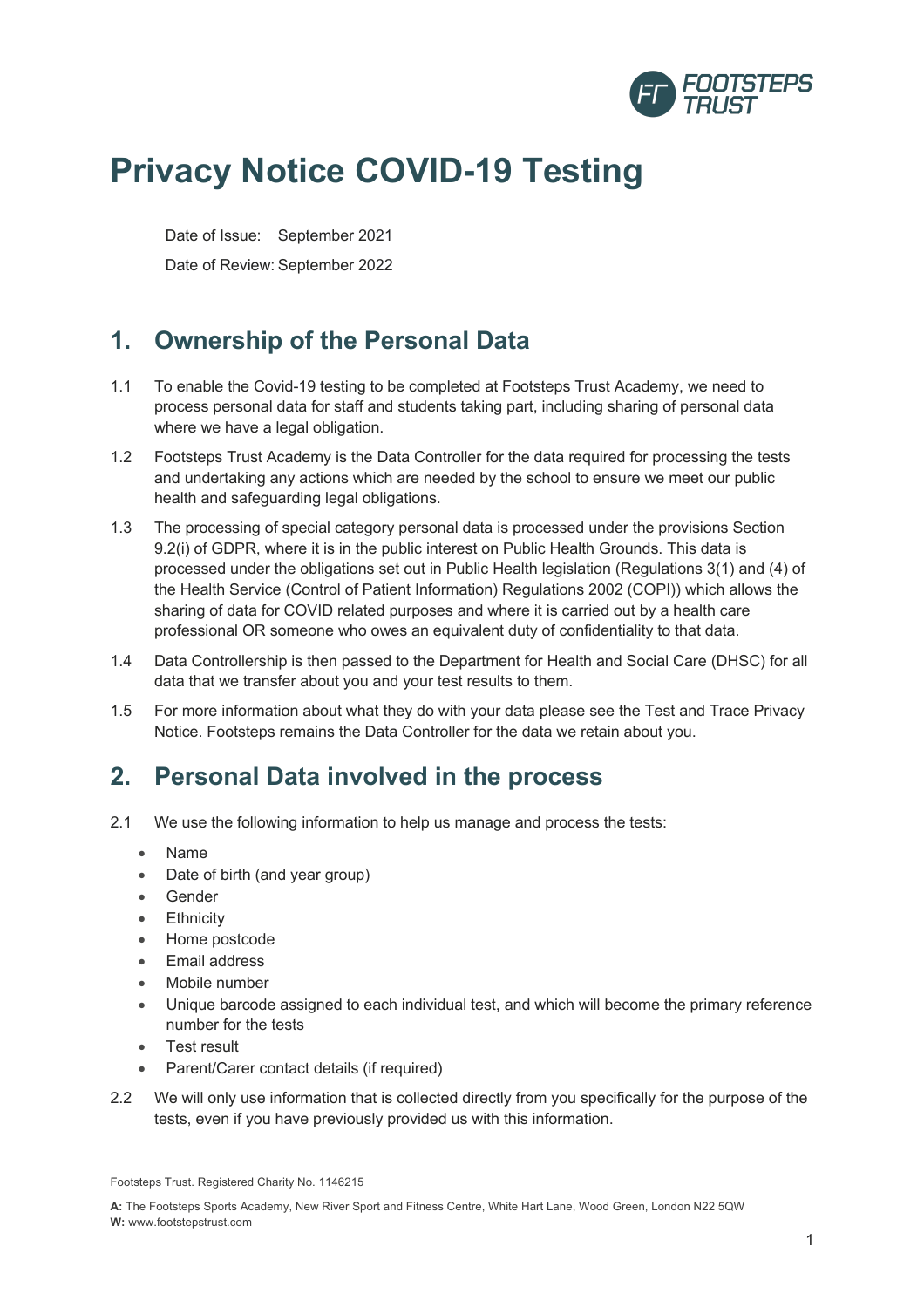#### **3. How we store your personal information**

- 3.1 The information will only be stored securely on local spreadsheets in school whilst it is needed. It will also be entered directly onto DHSC digital services for the NHS Test and Trace purposes. Schools will not have access to the information on the digital service once it has been entered.
- 3.2 Processing of Personal Data Relating to Positive test results
- 3.3 The member of staff, student, or parent (depending on contact details provided) will be informed of the result by the school and advised how to book a confirmatory test.
- 3.4 We will use this information to enact their own COVID isolation processes without telling anyone who it is that has received the positive test.
- 3.5 The information will be transferred to DHSC, who will share this with the NHS, GPs. PHE and the Local Government will use this information for wider test and trace activities as well as statistical and research purposes.
- 3.6 This information is processed and shared under obligations set out in Public Health legislation under Regulations 3(1) and (4) of the Health Service (Control of Patient Information) Regulations 2002 (COPI) which allows the sharing of data for COVID related purposes.
- 3.7 This information will be kept by the school for up to 14 days and by the NHS for 8 years.

## **4. Processing of Personal Data Relating to Negative test results**

- 4.1 We will record a negative result and the information transferred to DHSC, NHS. PHE and the Local Government who will use the information for statistical and research purposes.
- 4.2 This information is processed and shared under obligations set out in Public Health legislation under Regulations 3(1) and (4) of the Health Service (Control of Patient Information) Regulations 2002 (COPI) which allows the sharing of data for COVID related purposes.
- 4.3 This information will be kept by the school for up to 14 days and by the NHS for 8 years.

### **5. Processing of Personal Data relating to declining a test**

5.1 We will record that you have declined to participate in a test and this information will not be shared with anyone.

#### **6. Data Sharing Partners**

- 6.1 The personal data associated with test results will be shared with:
	- i. DHSC, NHS, PHE to ensure that they can undertake the necessary Test and Trace activities and to conduct research and compile statistic about Coronavirus.
	- ii. Your GP to maintain your medical records and to offer support and guidance as necessary